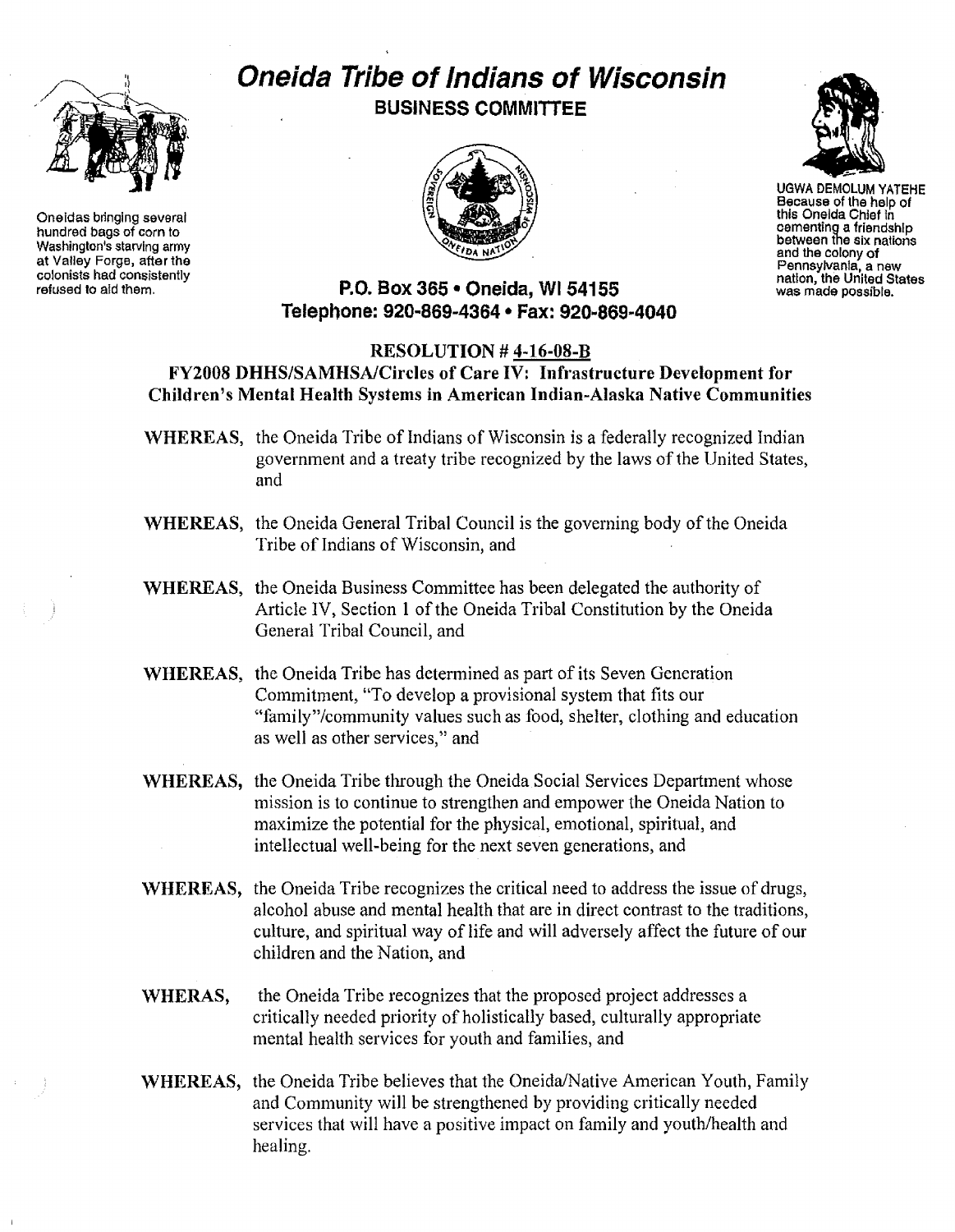**NOW, THEREFORE, BE IT RESOLVED:** That the Oneida Tribe of Indians of Wisconsin in collaboration with the United States Department of Health and Human Services/ Substance Abuse and Mental Health Services/FY2008 Circles of Care Grant Program authorizes and submits this grant application for the purpose of securing external monies to strengthen and enhance a "systems of care" approach to support a coordinated network of community-based services and supports that are organized to meet the challenges of children and youth with serious mental health needs and their families.

#### **CERTIFICATION**

**I,** the undersigned, as Secretary of the Oneida Business Committee, hereby certify that the Oneida Business Committee is composed of 9 members of whom 5 members constitute a quorum.  $9$  members were present at a meeting duly called, noticed and held on the  $16<sup>th</sup>$  day of April 2008; that the foregoing resolution was duly adopted at such meeting by a vote of  $\delta$  members for;  $\theta$  members against, and  $\theta$  members not voting; and that said resolution has not been rescinded or amended in any way.

 $\{\frac{1}{1} \}$ 

Patricia Hoeft, Tribal Seoretary, Oneida Business Committee

\*According to the By-Laws, Article I, Section 1, the Chair votes "only in the case of a tie,"